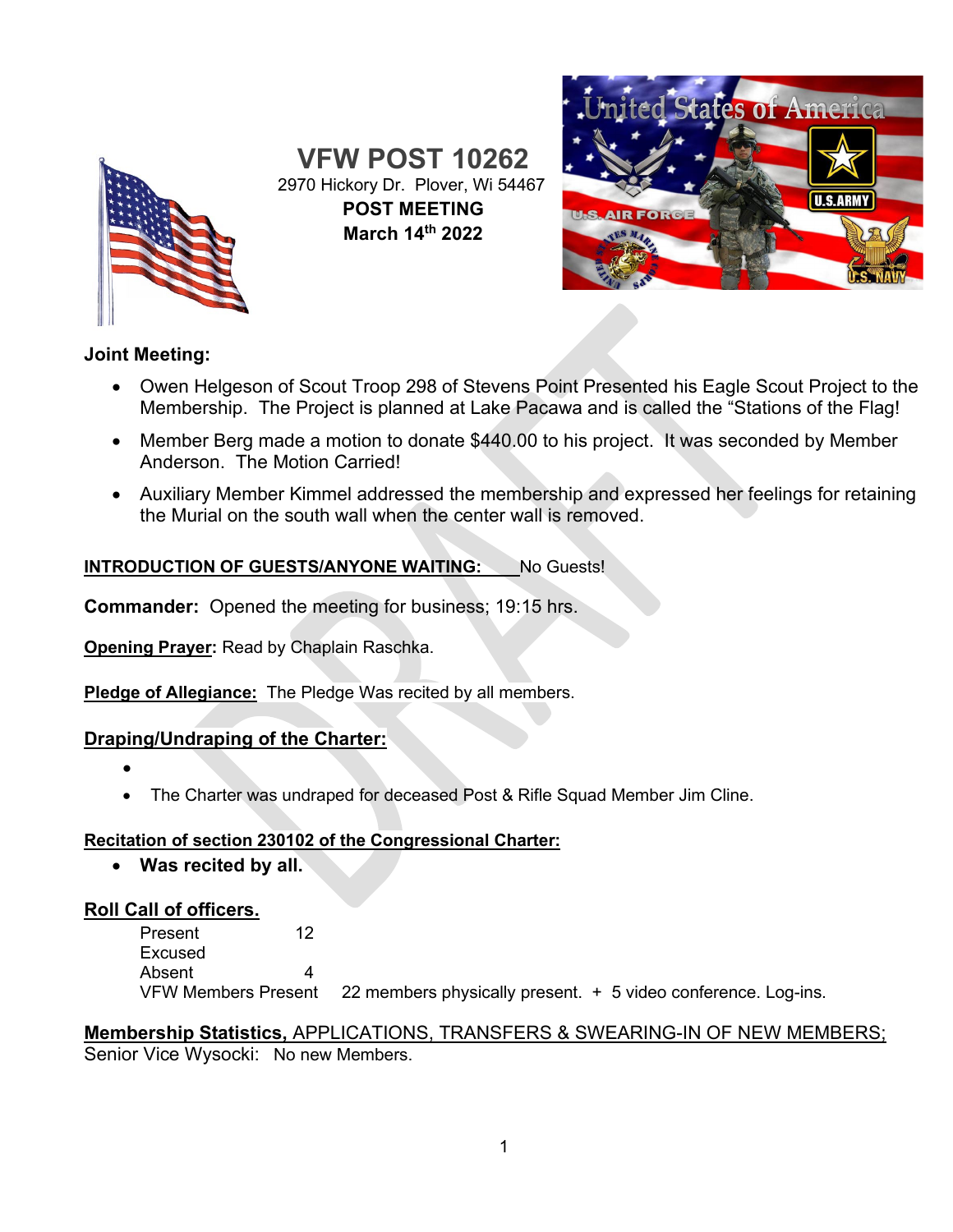| Membership | %     |
|------------|-------|
| Post 10262 | 86.95 |
| District 7 | 87.03 |
| Dept WI    | 88.04 |
| National   | 84.66 |

**Submissions of Meeting Minutes of previous month:** February minutes were accepted W/O changes.

# **QUARTERMASTER REPORT and Financial Status! Member Berg** No Report!

**SERVICE OFFICER REPORT: Yelkin;** Comrade Yelkin talked about the VFW Guide for Veteran Service Officers that he uses for dealing with VA issues. He encourages every Veteran to sign up for VA Health care. It is a very easy form to fill out. Especially if you have a disability. If you have any questions, give him a call! 715 457-2812

### **MEMBER OR FAMILY MEMBER IN DISTRESS:**

The membership was made aware of two individuals who were in need of prayers!

### **COMMUNICATIONS FROM THE ADJUTANT:**

- Adj Strasser read Thank you Cards and letters from Mary Ann Stevens, The Cliff King Family, DAR Regent Shannon Moore, Julie Steckbauer of MSTC and Chaplain Bonnie of Aspirus/St Mikes Hospital.
- I have coordinated with the Scholarship Committee members and several Post members for input information regarding the completion of MSTC Scholarship Program we have established for Non-Traditional Veterans! I have completed a Draft and have forwarded it to Jill Steckbauer for comment.
- We have committed \$10,000 to this Scholarship that will need to be turned over to MSTC to ensure the Scholarship can be offered for the Spring Application period for the Fall Semester courses!
- The Post received a Scout of the year Packet from Sean Arneson, So, our Post will receive credit for Scout of the year Competition along with PP, VOD & Teacher of the year!
- Adj Strasser mentioned that the Rifle Squad had received several checks. \$1000.00 from Jim King, \$500.00 from the Cliff King Family, \$200.00 from Mary Ann Stevens and a \$50.00 check from Gunderson Hospital for the Memorial for Deceased Post member Jim Cline!

### **POST OFFICERS REPORTS;**

- **1. SENIOR VICE CDR;** Comrade Wysocki had no report.
- **2. JR. VICE CDR.** Comrade Taylor. Not present.
- 3. **CHAPLAIN Raschka:** Chaplain Raschka stated it is a sad thing that is going on in Ukraine and they need our prayers!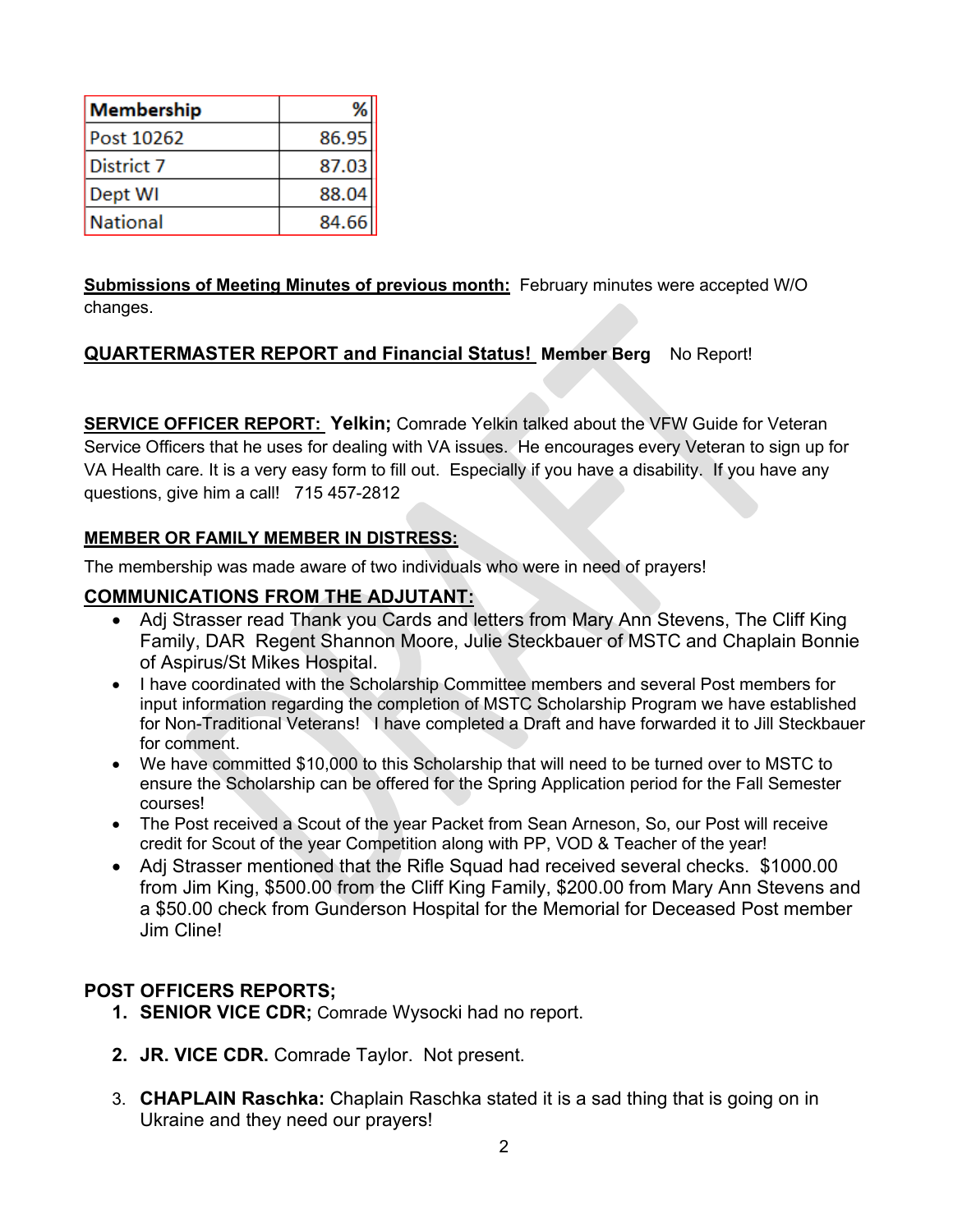# **The 8:00 PM Prayer was recited by Chaplain Raschka!**

# **COMMITTEE REPORTS;**

#### **House Committee:** HC Chair Engel:

- Aux President Dunlap covered the Vietnam Veterans Celebration on April 9<sup>th</sup>. Happy Hour 2:00 – 3:00 PM, POW/MIA Vietnam Remembrance 2:45 PM, Meal Served at 3;00 PM & Rocker-Rocker 4:00 – 8:00 PM
- Bar Manager Mary; Pending Drink Price Increase to be programed in shortly!
- HC Chair Engel mentioned that Mark & Tim are checking to see if there was a warranty on the recently failed compressor.
- The sensors were replaced on the Ice Maker.
- Tim Colegrove informed us that Spectrum TV requires the Post to up-grade to 5G service to receive all of the Sports Channels!
- Tim also mentioned that he has most of the "Stuff" available to strip and re-wax the Post floors. He also has 4 volunteers committed to helping so we can save the contractor cost of having it done! Will be scheduled when the weather has changed.
- Chair Engel reported that Jakes kitchen Wednesday Pizza Night is dependent upon Jake and his hiring of waitresses!
- The Proposed new sign is still in the planning stages. He is working with Bushmans and is looking for proposals and estimates!
- The removal of the Center Wall was discussed. Waiting on an Architect to "scope out the Project" and return with the engineering requirements!
- Removal of the wall will create an issue of what to do with everything that is mounted, standing next to and hanging on both sides of the wall, and the other walls that will be impacted! One option is to Box up everything and store it,! (In the garage???) The relocation of the counters and "all of the stuff" will need to be considered with the Post Up-Grade Project. The only realistic location for hanging and remounting all of the gifts, special mementos and treasured items is to consider the south wall. This will mean that the MURAL will need to be covered over!
- Suggestions were presented, such as; paint a smaller Mural or an updated Mural. This issue is still open to the membership for final decision.
- We need to update our web-site on facility rental and contact information!.
- SR Vice Wysocki reported that he had contact with former HC Chair Ransbottom and was told that Ransbottom has officially resigned from the HC.

### **Rifle Squad: Strasser**

- During the month of February, we only supported two events, presenting the colors for the Pointer Hockey game and for one funeral.
- He reported that the Rifle Squad has received the orders for new V-neck winter sweaters, long and short sleeve white shirts, 4 new Chrome Covers. Also had some new Breakfast Squad Shirts made. We are still waiting for the Bugle insert. This cost of the resupply of uniform items was covered with the timely donations by the King Family. Jim King stated that he wanted to donate because he seen that the RS Breakfast was for raising funds for uniform items.
- The Rifle Squad is scheduled to take part in the April 9<sup>th</sup> Post Vietnam Veterans Day Event!
- Our ROTC Cadet this year is Jalena Sprague, a Sophomore Student. The ROTC Awards Ceremony will be held here at the Post on April  $30<sup>th</sup>$  3:00 PM. Jake will provide the snacks!
- Sr. Vice Wysocki mentioned that the American Legion Awards will also be presented at the Awards Ceremony.
- Comments from Comrade Verhage on the Feb Steak and Omelet Breakfast were that attendance was low. Only 62 diners and the Net was \$144.00.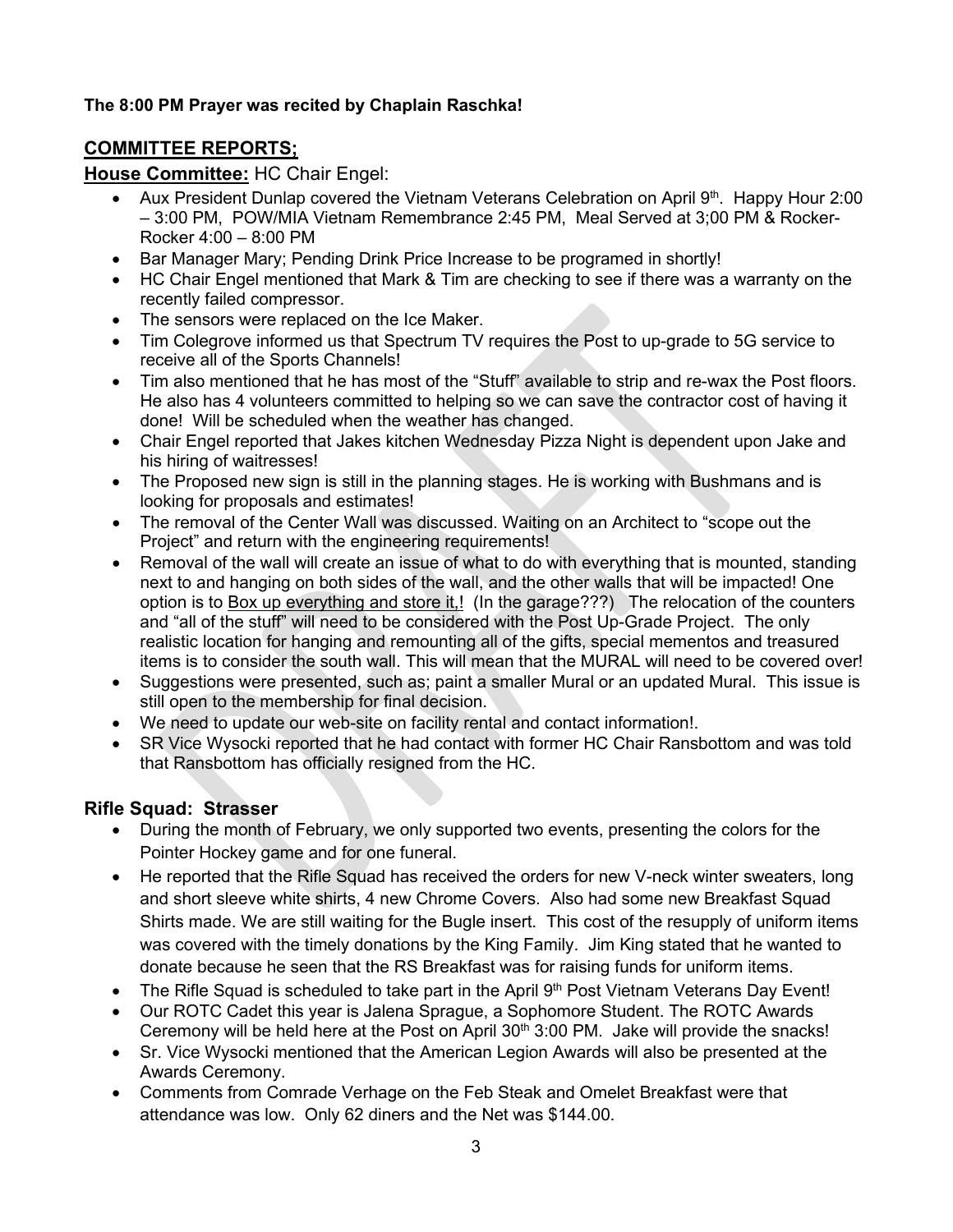• Our next breakfast, next Sunday, March 20<sup>th</sup> will be the last breakfast of the season. Because of the impact an event scheduled on April 23, the April  $24<sup>th</sup>$  breakfast is cancelled!

# **Golf Committee:** Comrade Mike Zinda. .

- Mike says he was chosen, but actually volunteered to chair the Golf Event next year. This year's event is scheduled for Sept  $10<sup>th</sup>$ , and he mentioned that Skyward is already on-board!
- Entry fee will raise \$5.00 this year.

# **Citizenship, Education & Youth Developments Committees;**

**Scholarship Committee: Comrade Zynda;** The application forms were delivered to the High Schools last month and must be in by May for presentation in June.

#### **Voice of Democracy & Patriot's Pen & Teacher of the Year.**

Norb Strasser; completed for this year. No report.

#### **MILITARY ASSISTANCE PROGRAM (MAP) Comrade** Ron Charneski:

- Ron reported that the National Guard Troops and FRG's have been banned from raising funds for unit functions. They are currently sorting through this new regulation to look for a way around or through this regulation.
- Ron is also getting the paper work started for the  $1/120<sup>th</sup>$  to support this year's Sept Golf Outing!

#### **Surgeon: Worzalla.**

- He reported that the Allied Veterans Council of Portage County will meet at the Post at 18:00 hrs. on April 19<sup>th</sup>.
- AMVETS Post 1051 Spring Fundraiser is scheduled for April 25<sup>th</sup>. at Springville Sports Grill.
- 16<sup>th</sup> Annual Honor Fallen Ride held in Ladysmith on May14<sup>th</sup> in memory of Comrades Worzalla's former Sergeant Major who had lost his son in Iraq.
- He reported that he had completed the Food Safety Course so will be helping with the Breakfasts!

**Poppy Committee:** Comrade Mugridge; No report

# **Donation Committee: Donation Committee members; Comrades Tessmann, Ransbottom, Wysocki and Taylor, Thomas and Shufelt.**

The Committee Members present were Commander Tessmann, Mark Wysocki and Brad Shufelt and recommended the following;

After a review of the list of donations, it was recommended that each donation be addressed separately. A Motion was made By Mike Zynda and seconded by Scott Halverson to look at each recommendation separately. Motion passed!

1. Local Boys & Girls Club: \$1000.00; after Discussion, a motion was made Gary Matthees to donate \$500.00 to both Stevens Point and Plover Boys & Girls Club. The Motion was seconded by Scott Halverson! The Motion Carried.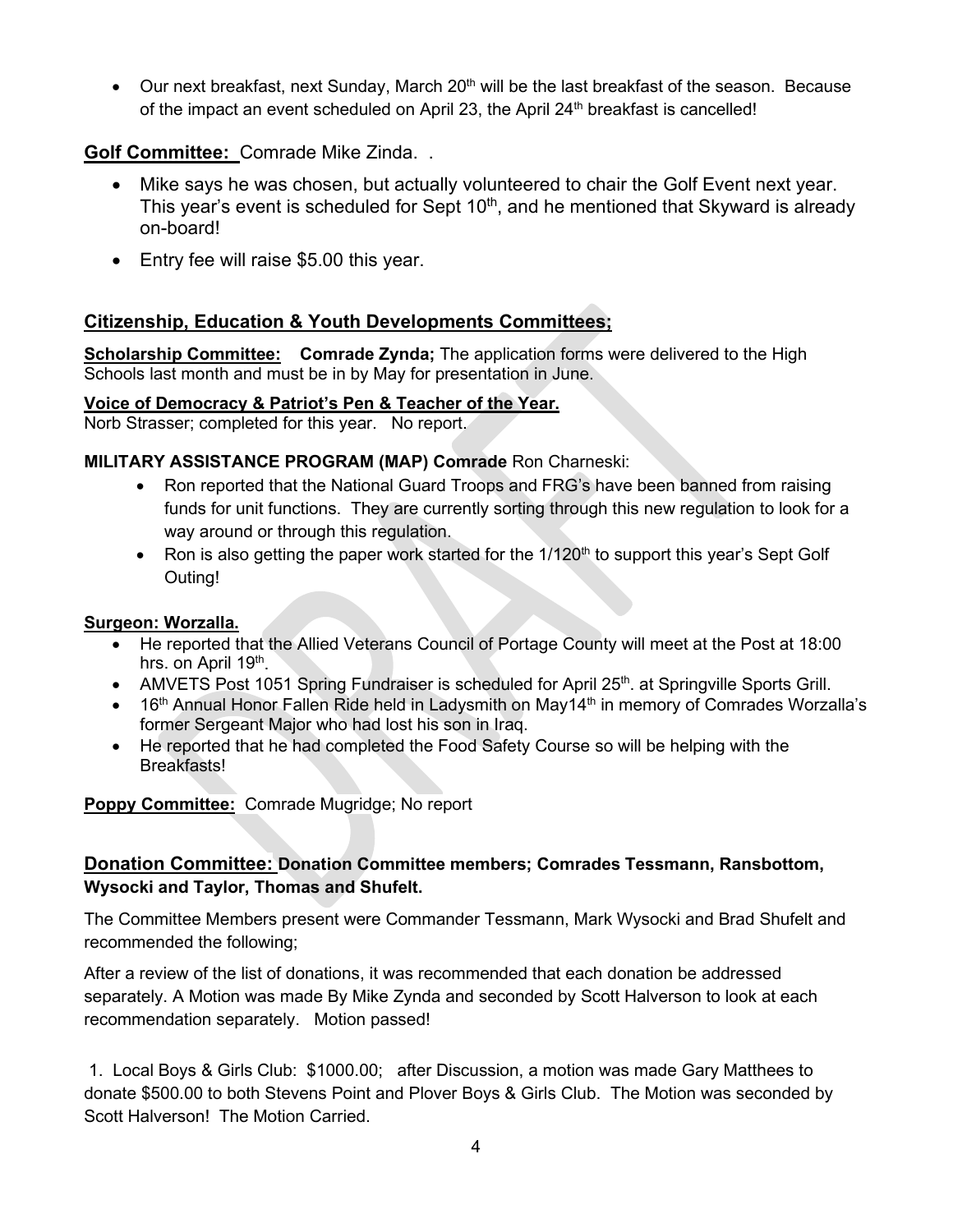2. Fisher House: \$1000.00; after discussion, Gary Matthees motioned for \$1000.00 to be "earmarked" for Madison's Fisher House. The motion was seconded by Perry Engel. The motion carried.

3. MIA-RIP (Missing in Action Recovery and Identification Project) UW-Madison project aimed at recovering remains and returning home of more than 1500 Wisconsin Veteran MIA's on the world's battlefields. \$2500.00; after discussion, a motion was made by Ken Anderson to drop the amount to \$1000.00. Mike Worzalla seconded the motion. Motion carried.

4. Vets Roll, Inc. A non-profit located in South Beloit. They provide a ground transportation alternative to flying veterans (Honor Flights) to visit our National Monuments in Washington, DC. This is to accommodate veterans that are not able to, or choose not to, fly to DC. Sunday through Wednesday event with stops along the route. Generally, there are 10 Badger Charter Coaches scheduled for the trip with up to 200 veterans. 20 WWII veterans await the trip. Recommend \$2500.00;. a motion was made by Mike Worzalla to drop the amount to \$1000.00. Motion was seconded by Barbara McCloy. Motion Carried.

5. Veterans Family Camp. Provide a free Family Camp Weekend for veterans and their families at Easter Seals Wisconsin Camp Warbeck in Wisconsin Dells. Cost is \$500 per family for two nights and three days of programs. \$1000;. Ken Anderson Made a Motion to donate \$1000.00 with a stipulation that it go to two Wisconsin Families. Motion was seconded by Scott Halverson. Motion Carried. 6. Hunger and Poverty Prevention Partnership of Portage County. The Post donated \$300 in 2021. Recommend \$300 this year. Mike Zynda made a motion to donate \$300.00 and was seconded by Scott Halverson. Motion carried.

7. Tunnel to Towers. Build homes for disabled veterans and those disabled performing service to our communities (EMS, fire fighters, and law enforcement). Recommend \$1200.00; a motion from Darrell Berg was made to donate \$1200.00. The motion was seconded by Don Mugridge. The motion carried. 8. American Legion Baseball, Post 543, Plover. For a full page ad in the Post's 2022 game program and support of the baseball team for \$250.00 Chaplain Frank Raschka made a motion to donate the \$250.00 to the Plover Legion. The motion was seconded by Scott Halverson.

Total Donation Amount \$6750.00.

#### **UNFINISHED BUSINESS:**

- \$8000.00 was donated to the Post Entertainment Committee from the past 2021 Golf Tournament Golf Committee. The Proposed Entertainment Committee has yet to be formed. The Committee proposed was to consist of members of both the Auxiliary and the Post, to work together to develop entertainment opportunities for our Post Membership and Community Veterans & Families. The goal is to attract new Post Membership, from our new generation of Veterans. This Committee needs to be formed ASAP so control of the funds, (\$8000.00) does not get out of hand! It was also strongly recommended that the New Committee include "Younger Veterans"! After discussion, the following post members volunteered to join the Entertainment Committee; Guy Jones, Mike Zynda, Ken Anderson, and Auxiliary members are Diane Lutovsky, Debbie Manthey and Robbie Dunlap.
- Tabled from the last meeting: Forming a Committee that would support raising funds to support the Lake Pacawa Project. A Committee to be formed from all local Veteran Groups. After discussion, this issue was moved off the table by unanimous consent.

#### **NEW BUSINESS**